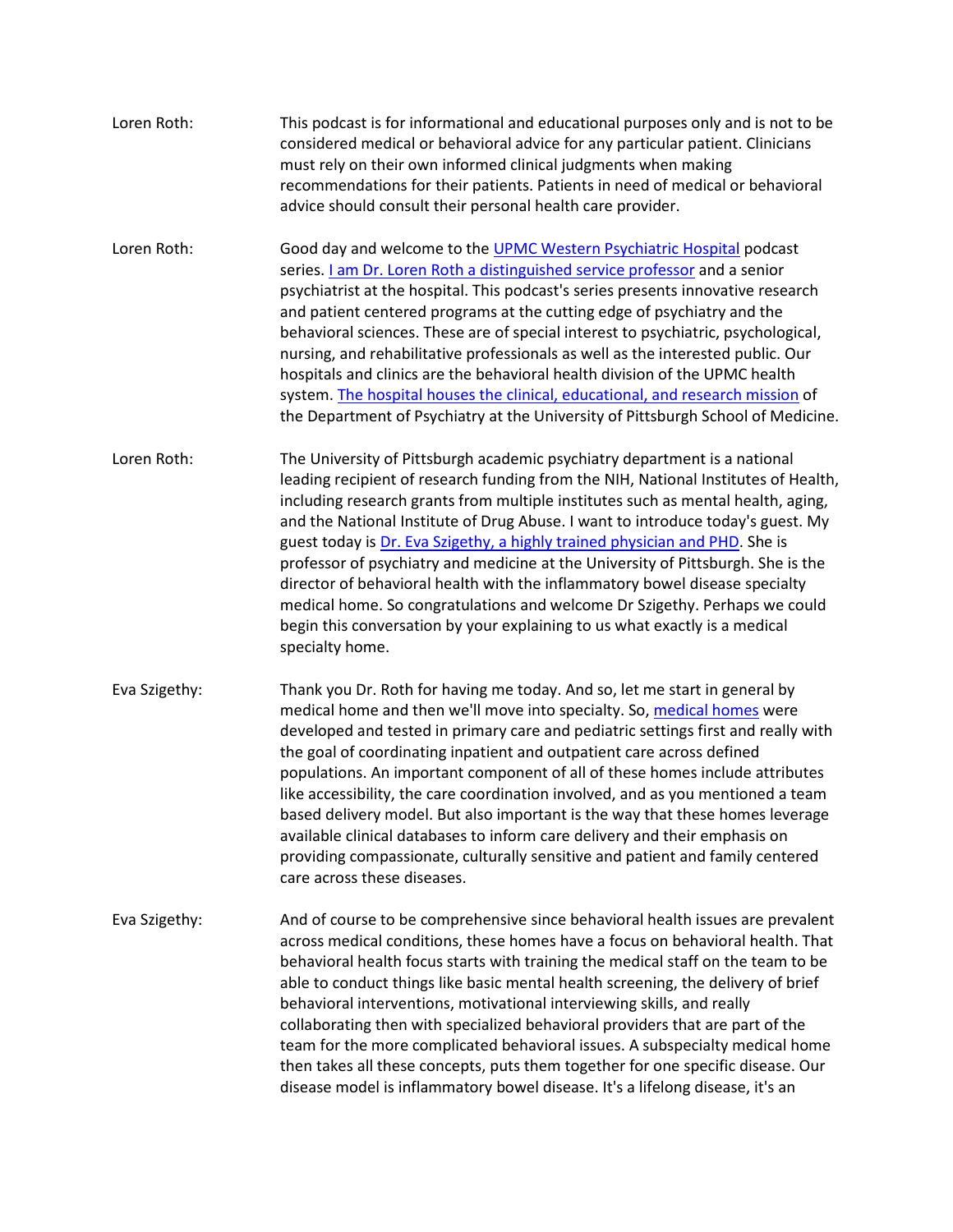expensive disease, and there are many behavioral health issues, mainly anxiety, depression, chronic pain that compromise medical care if they're not addressed.

- Loren Roth: Well, Dr. Szieth[y IBD is a chronic illness](https://www.upmc.com/services/digestive-disorders-center/services/ibd) and I'm simply wondering whether you believe that this might someday be appropriate for other patients having other kinds of disorders such as arthritis or heart disease?
- Eva Szigethy: Absolutely. So, when I think about chronic medical diseases I really think about patient struggles in three different areas when it comes to psychosocial or behavioral issues. The first and what we classically associate with behavioral health are diagnoses like [anxiety disorders,](https://www.upmc.com/health-library/article?hwid=sta14104) depression, chronic pain syndromes. And as I mentioned before, those are elevated across many diseases. The second is how well the patient can self-manage their disease. So, there really is behavior thinking associated with how a patient views their disease and then whether they're active or passive in managing their disease, whether they're adherent at all with what their medical doctors are telling them.
- Eva Szigethy: And then last but not least but I think an often neglected part of our healthcare is what is happening in patient's lives. So, you already have this chronic stressor of the disease itself but then life happens. So, the patients go through divorces, they have losses, they become financially strapped, and keeping track of that and giving them the resources that they need to help with those additional stressors is also a very important component and again something that the medical home is really thinking about a wraparound service for the whole patient. And so therefore, yes, applicable I think across many different disorders.
- Loren Roth: Well, I think you've made two major points here. First of all, as we know patients have diseases. Today we're talking specifically about [inflammatory](https://www.upmc.com/health-library/article?hwid=sti150603)  [bowel disease](https://www.upmc.com/health-library/article?hwid=sti150603) but you've just mentioned the very wide number and type of behavioral issues or behavioral disorders that patients may also have at the very same time. Now I know that recently we've begun to call this integrated care. I wonder if you could just put that into a framework for our listeners.
- Eva Szigethy: Absolutely. So integrated care basically combines primary medical or specialty medical care with mental health in one setting. So, that's the basic definition. But I think to give it that perspective for decades we really practiced medicine in one silo and behavioral health or mental health in another silo. And there were various degrees of perhaps some communication, perhaps some referrals back and forth, but there really wasn't coordination of care. There really wasn't a true understanding of what was happening in that other silo with the patient and so care was disjointed. And I think what we found is that disjointed care is expensive care and our medical costs kept going up, and up, and up really nationally. But outcomes with patients either from patient satisfaction perspectives, from their quality of life, or from improving the conditions, both the behavioral and the medical conditions that they suffered with, those were not improving. And so, the integration of care is really to get these different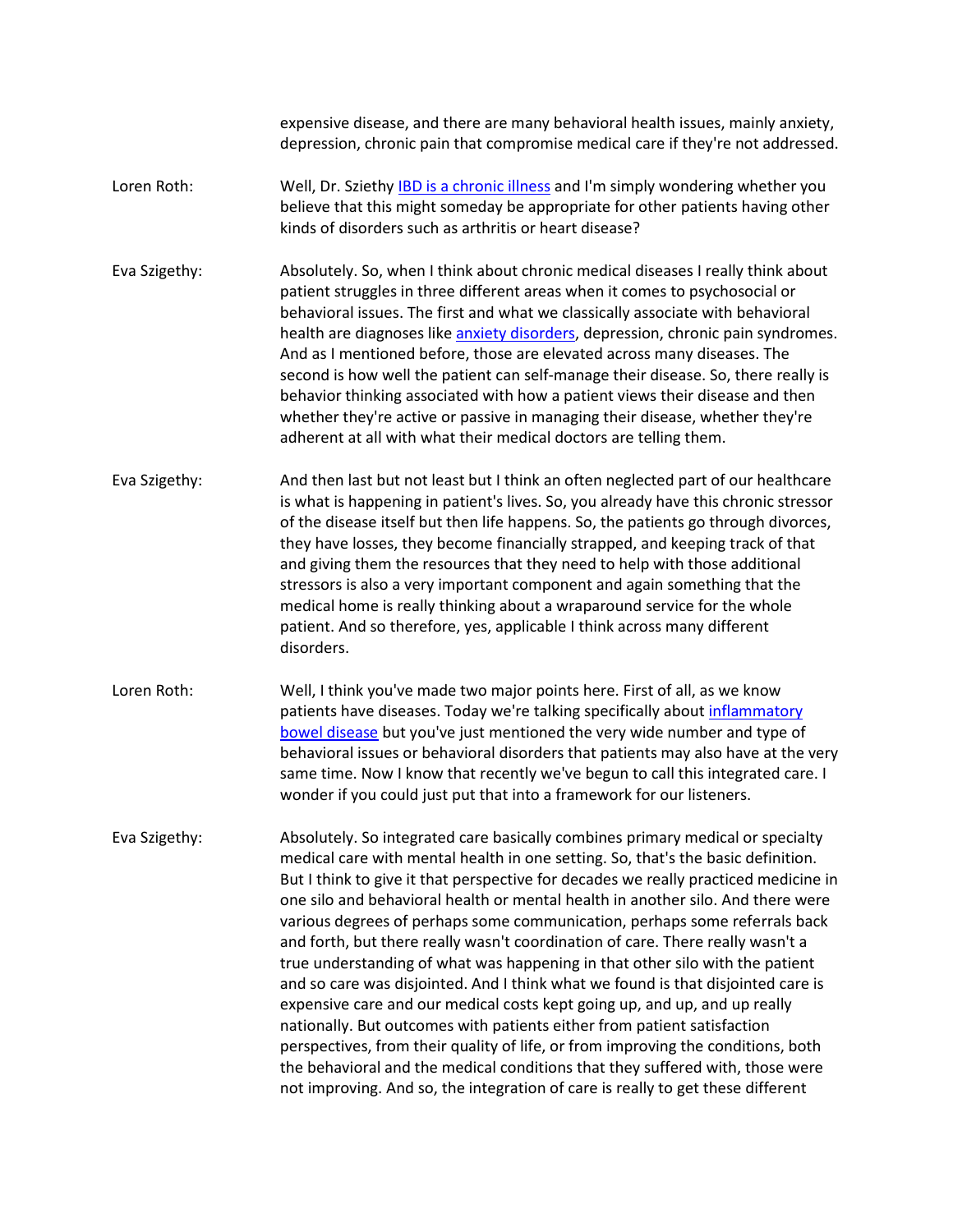silos combined, communicating, sometimes like in our case co located, but more importantly acting as one unit to take care of the whole patient.

- Loren Roth: Well that really does sound exciting. You and I are both physicians but we're both patients too I'm sure over the years and have experienced the various difficulties that you just enumerated for us. So, I am interested since there are many diseases how is it Dr Sziethy that you began this work in the depth to which you're doing and which we're going to discuss? Why did you pick the gastrointestinal disease or IBD as a major place to develop and to sophisticate your ideas and concepts?
- Eva Szigethy: So I actually started my professional career in basic neuroscience with a PHD in neuroanatomy and I studied interactions of peptides and neurotransmitters in the brain. And so, even as a neuroscientist I had an interest in how those two systems communicated. I did my training at the Montreal neurological institute where clinical care neurosurgery is prominent. And as I was working in the rat brain I really decided that the human brain would be much more exciting. So I ...
- Loren Roth: Good for you.
- Eva Szigethy: I whisked off to medical school and there also was very fortunate to have Dr John Romano, one of the fathers of bio-psychosocial care model of care there as one of my mentors and again continued to have an interest in the brain, the body, and the bi-directional communication there. And as I went through my child psychiatry residency I had an opportunity to build a behavioral clinic in pediatric inflammatory bowel disease. And that's really where my career started now about 20 years ago which is amazing in some ways.
- Eva Szigethy: And what I noticed working with these pediatric IBD patients is how much unaddressed psychosocial distress there were both with the kids and [depression,](https://www.upmc.com/health-library/article?hwid=ty4640) anxiety, chronic pain, not engaging in their social activities. Many of these children stopped going to school but then also how much the parents were lost. "How do we handle this lifelong disease that my child was just given?" And so, that really had me very interested in developing ways that we could better treat those behavioral issues. Being the scientist that I am I decided to go at it with grants and I chose to implement a depression screening program, at the time I was at Boston Children's hospital, and study how cognitive behavioral therapy working both with the children and the parents, so teaching coping skills to deal with this disease, could then improve outcomes.
- Loren Roth: Well that's really interesting because Dr. Romano was one of my heroes and it looks from what I've heard so far that you're going in the same direction.
- Eva Szigethy: Well, yes he was very prestigious. So, I'm not sure that I will attain the point that he did.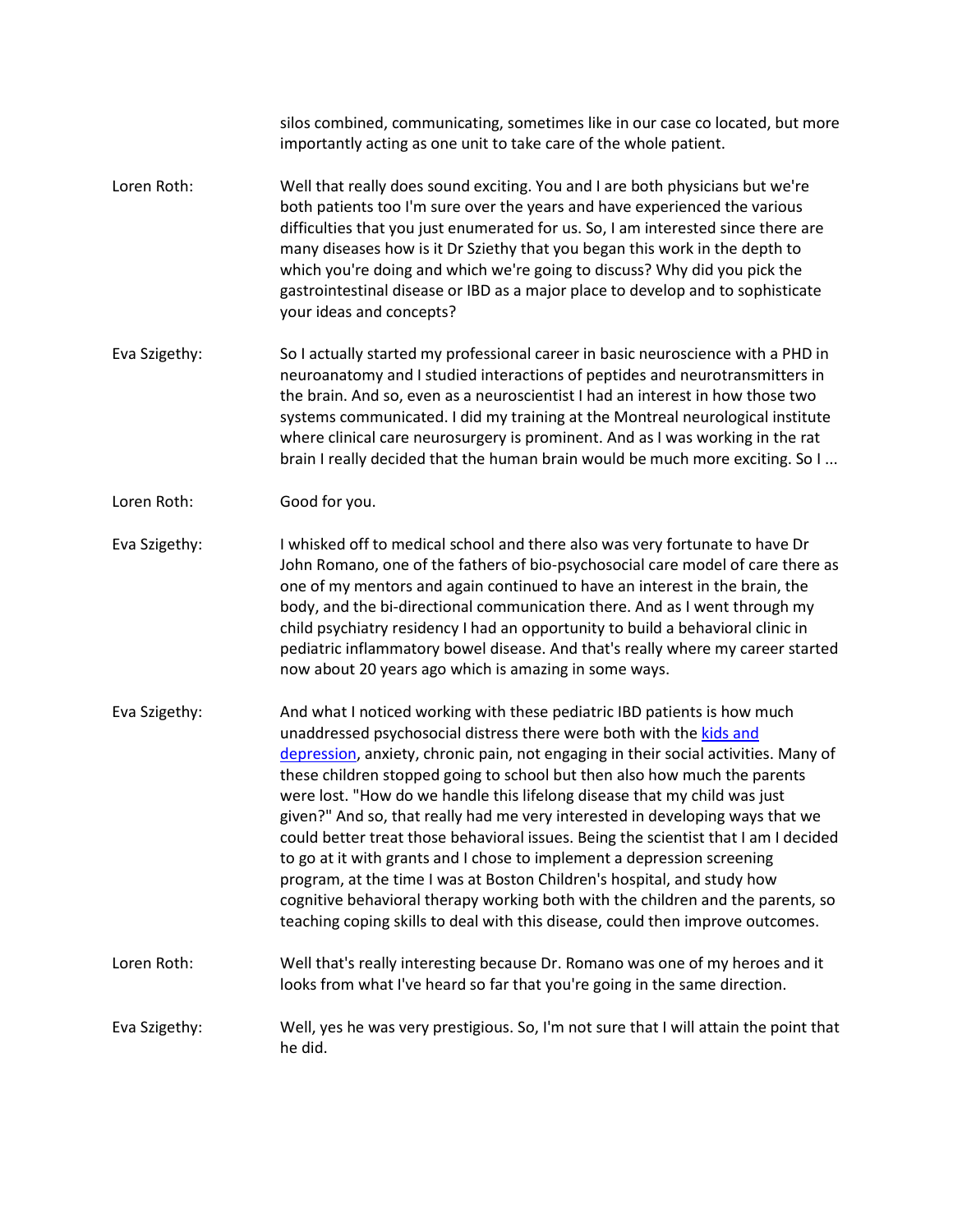- Loren Roth: Well, I said going in the same direction. So, I think you've given a nice explanation of what it is you're doing and why. Could you tell us a little bit more about the progress that you've made to date as you see it within the IBD specialty home?
- Eva Szigethy: Absolutely. So, when we were approached by the health plan in 2015 myself and my gastroenterology colleague co-director we were actually asked to change care delivery. Inflammatory bowel disease here at UPMC is the third most expensive disorder because of all the expensive medications, the surgical complications that await many of our patients with this disease. And so, we were asked to think about what it would take to improve the care but also improving the care in a way that would be scalable. And this is where my research background ... So I think once you think empirically I think you apply that across your different endeavors.
- Eva Szigethy: And so, from the beginning we set up a research registry, and we really studied what we did, and we really thought about how could we take things that were developed and empirically validated. Like for instance the cognitive behavioral therapy techniques that I had shown for adolescents, emerging adults could really alter their course of disease both the inflammatory bowel disease component and their depression improving and how could we then get those to be applied in real world settings and using this team model. And so, that's how both Dr Roger and I thought that this was the right model, this medical home model, to apply.
- Loren Roth: So I have a read some of your papers along the way and I know that at this point you did some preliminary work to see whether some of those ideas could be put into practice. So what were some of your initial findings related to this work?
- Eva Szigethy: So, our earliest findings were, would patients engage in this model? Could we get patients to sign up for this medical home and would they stay? And then also we were taking all of the specialists that make up the team as you mentioned. So, we have nurse practitioners, nurses, the social worker, a dietary specialist, myself a psychiatrist, and a gastroenterologists. And most of them were used to practicing traditional ways. So they did just their part in either a medical or behavioral setting. And so, we also needed to learn early on if we could actually get the team of providers to engage and practice a different type of care.
- Eva Szigethy: Smooth and efficient. And so, what our earliest findings were is that patients engaged, patients stayed, patients had higher satisfaction scores when they rated their care delivery, and providers had high satisfaction. And I actually measured burnout rates in the team when we first started and then look at it about every six months and we've had increasing satisfaction with team process so not just being in the home but how we're functioning and the burnout rates going down. So, those were our earliest positive wins.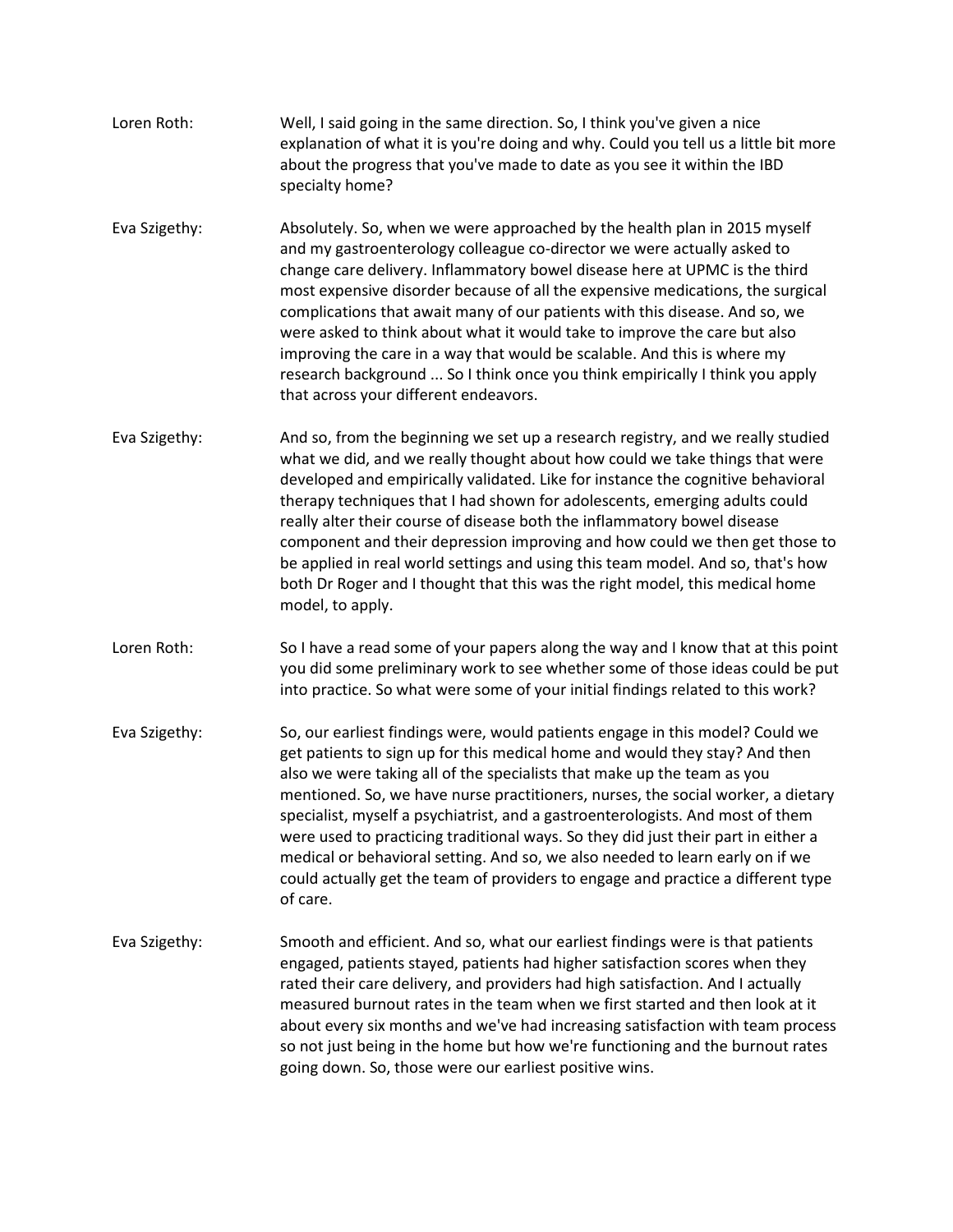- Loren Roth: Okay. Well, you did mention that the UPMC health plan was involved. And I wonder whether you have at this point any empirical data about what this now excellent functioning team has been able to accomplish.
- Eva Szigethy: Absolutely. So we work very closely with a branch of the UPMC health plan which is the UPMC center for high valued health care. And this is a group of individuals that they study how either different innovative projects like the medical home or routine care how efficient is it, how effective is it, and effective both in improving quality and reducing costs. So, as we partner with them we are able to really mine the data and we have clinical data that we collect. We have clinical big data that we use that the system through big data clinical analytics program mines for us through the medical record. And then, we have access to some of the claims data in terms of the actual costs.
- Eva Szigethy: So, the health plan has been instrumental in helping us put this data, all these data sets together, and to really think about not just where we are but where we need to go to improve to make our model scalable. So, right now we have, at our peak we had 700 patients in the medical home and we're continuing to evolve and grow. So, the health plan is interested in can this model of care be scalable, can it be sustainable, and sustainable both in terms of continuing to show good outcomes as well as eventually reducing costs overall again given that this is a lifelong disease.
- Loren Roth: So has this had any impact on patients, for example they're coming to the emergency room or they're being hospitalized with this new kind of care?
- Eva Szigethy: Absolutely. As you had mentioned earlier, we looked at medical outcomes and we looked at medical utilization outcomes. And what we did is we took patients and compared their year before they entered the medical home to their year being in the medical home. And what we found is that we saw significant improvement pre, post, improved quality of life. They had improved depression, they had improved disease severity, and then in the medical utilization we showed a significant reduction both in their emergency room visits as well as their hospitalizations and hospitalizations due to their IBD.
- Loren Roth: To me this is very exciting because the problems you're addressing here are so central to the problems that all of us are experiencing these days really trying to keep people out of the hospital and for them to have a very good experience. Now, just the other day I read that you got a brand new grant and a pretty big grant in this very area and do you think you could tell us a little bit more about the grant which will give us an idea where new work is coming on in this area?
- Eva Szigethy: You're talking about [the PCORI grant,](https://www.pcori.org/) so that's the Patient Centered Outcomes Research Institute. It's a federal granting agency and they give contracts to study care models that exist. So let me give you some background here. That while we had this great functional team in place and this team of really five core individuals can handle about five to 700 patients efficiently. But we actually have 6,000 patients with IBD in our system and half of those, so about 3000 and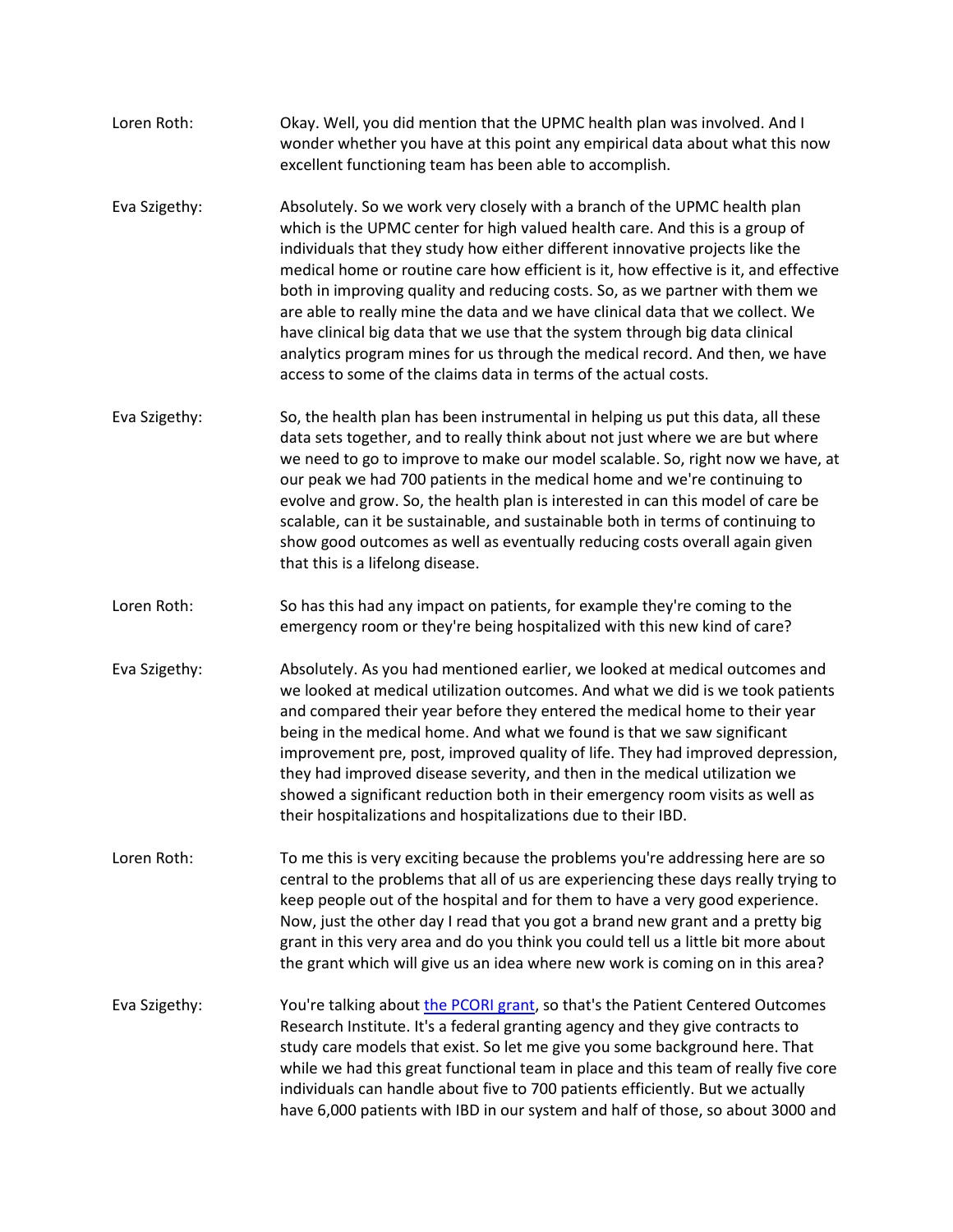growing, have health plan insurance. So, we needed to figure out how could we allow this team to be optimized. And what we started to look at about a ago is how we could use health technology for that optimization.

- Eva Szigethy: So, health technology consists of things like remote monitoring. So, can we use digital means to get patient reported information from patients between visits both medical and behavioral? It involves the use of telemedicine and both again for the medical, for the gastrointestinal, as well as the psychiatric and behavioral aspects of their care. And then, could we start using digital applications that some of them come with coaches, some of them are self learning models. So things that patients could download on their phone and use to become better self managers of their disease or to get some of the behavioral trainings, like for instance, cognitive behavioral therapy, mindfulness, meditation, help with insomnia, things like that that then they have right on their phone and sort of a therapist in their pocket so to say.
- Loren Roth: So, how are you going to show whether or not this is effective or really as I know about PCORI they're interested in what they call comparative effectiveness research. So, I wonder if you have any controls here or other ways of approaching the patients that you've been thinking about.
- Eva Szigethy: So, with the strength of our model and our early findings we strongly felt and again this grant, as the program is, has been a collaboration with the health plan and the center for high-valued health care. So, we really decided that this medical home model is the model of care. So, we have also known and others have shown this, but we validated this concept again, that when patients have unaddressed behavioral issues their medical care becomes more costly and really doesn't come along with those improved outcomes as I said earlier. So, what we decided to do is to take adults with IBD and we started with 18 year olds and up and we wanted to show that within a medical home model that there are two comparable treatments because we have very strong pilot data in both to address behavioral issues.
- Eva Szigethy: So, what we're comparing in the medical home are two arms of care delivery. One arm is our team. So the team functioning, the patients come in, they usually if they have more severe inflammatory bowel disease they come in and see the medical part of our team about every three months or so. And if they have behavioral issues, they're coming in to see our social worker for behavioral therapy every two weeks to monthly again depending on the severity and nature of the issues. And then, if they need psychiatric medications, psychotropic medications, they will come in and work with me. And so, that would be our team approach that we're testing here. And then, we decided to have a technology arm, so this is the patients will still come in and meet us at their first visit, still see us about once a year as a team, but we will be providing as much of their care, both medical and behavioral by tele medicine means, by digital behavioral and disease self management apps, wellness apps.